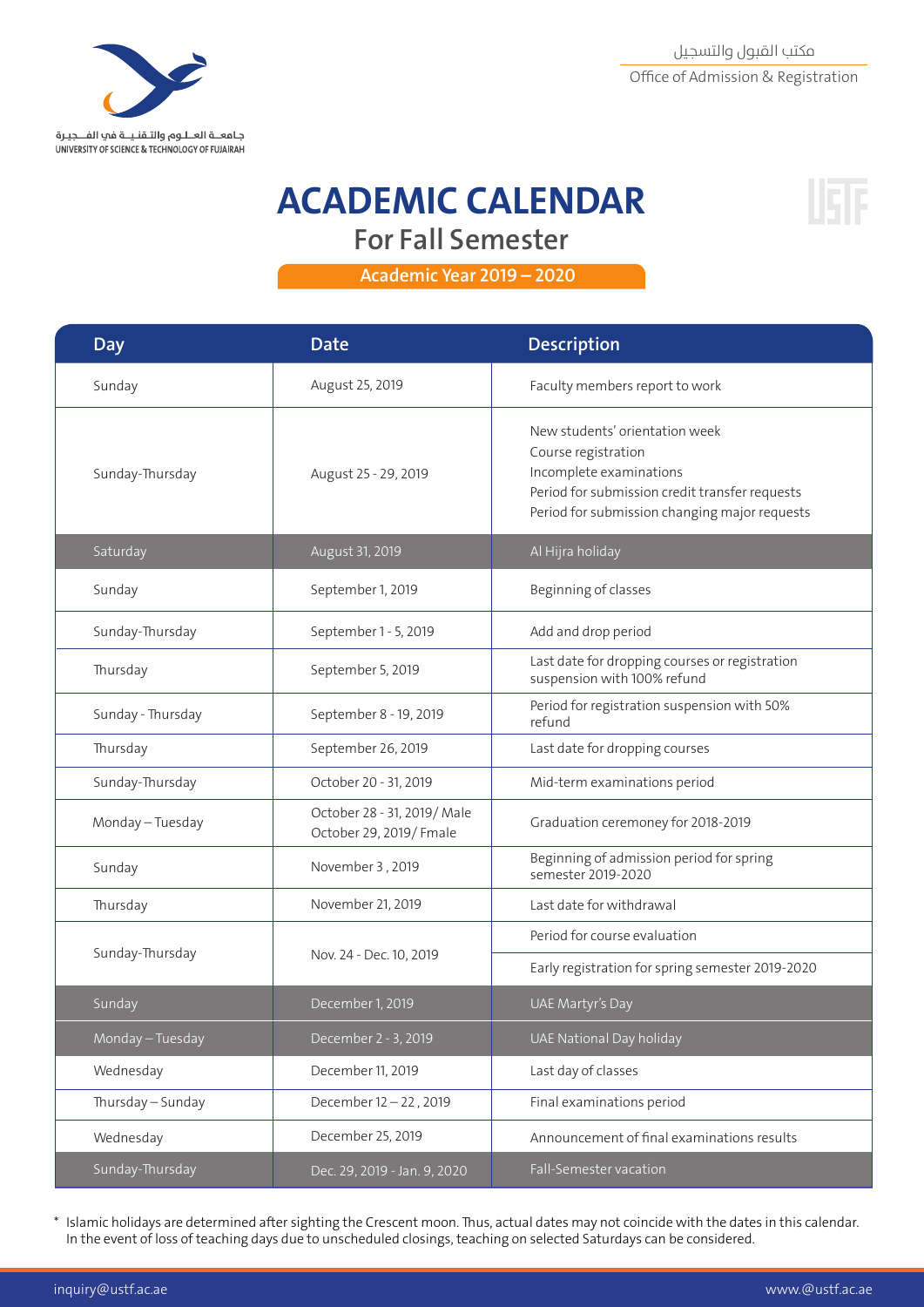

# **ACADEMIC CALENDAR**



**For Spring Semester** 

 **2020 – 2019 Year Academic** 

| Day               | <b>Date</b>            | <b>Description</b>                                                                                                                                                                  |
|-------------------|------------------------|-------------------------------------------------------------------------------------------------------------------------------------------------------------------------------------|
| Sunday            | January 12, 2020       | Faculty members report to work                                                                                                                                                      |
| Sunday-Thursday   | January 12 - 16, 2020  | New students' orientation week<br>Course registration<br>Incomplete examinations<br>Period for submission credit transfer requests<br>Period for submission changing major requests |
| Sunday            | January 19, 2020       | Beginning of classes                                                                                                                                                                |
| Sunday-Thursday   | January 19 - 23, 2020  | Add and drop period                                                                                                                                                                 |
| Thursday          | January 23, 2020       | Last date for dropping courses or registration<br>suspension with 100% refund                                                                                                       |
| Sunday - Thursday | Jan. 26 - Feb. 6, 2020 | Period for registration suspension with 50%<br>refund                                                                                                                               |
| Thursday          | February 13, 2020      | Last date for dropping courses                                                                                                                                                      |
| Sunday-Thursday   | March 8 - 19, 2020     | Mid-term examinations period                                                                                                                                                        |
| Sunday-Thursday   | April 5-9, 2020        | Spring semester vacation                                                                                                                                                            |
| Sunday            | April 12, 2020         | Beginning of admission period for<br>Fall Semester 2020-2021                                                                                                                        |
| Thursday          | April 23, 2020         | Last date for withdrawal                                                                                                                                                            |
| Sunday-Thursday   | April 26 - May 7, 2020 | Period for course evaluation                                                                                                                                                        |
|                   |                        | Early registration for Fall Semester 2020-2021                                                                                                                                      |
| Wednesday         | May 6, 2020            | Last day of classes                                                                                                                                                                 |
| Thursday - Sunday | May 7 - 17, 2020       | Final examinations period                                                                                                                                                           |
| Sunday-Thursday   | May 10 - 21, 2020      | Early registration for summer<br>semester 2019-2020                                                                                                                                 |
| Wednesday         | May 20, 2020           | Announcement of final examinations results                                                                                                                                          |
| Sunday-Thursday   | May 24 - 26, 2020      | Eid Al Fitr Al Mubarak                                                                                                                                                              |
| Sunday            | June 7, 2020           | Beginning of summer vacation                                                                                                                                                        |

\* Islamic holidays are determined after sighting the Crescent moon. Thus, actual dates may not coincide with the dates in this calendar. In the event of loss of teaching days due to unscheduled closings, teaching on selected Saturdays can be considered.